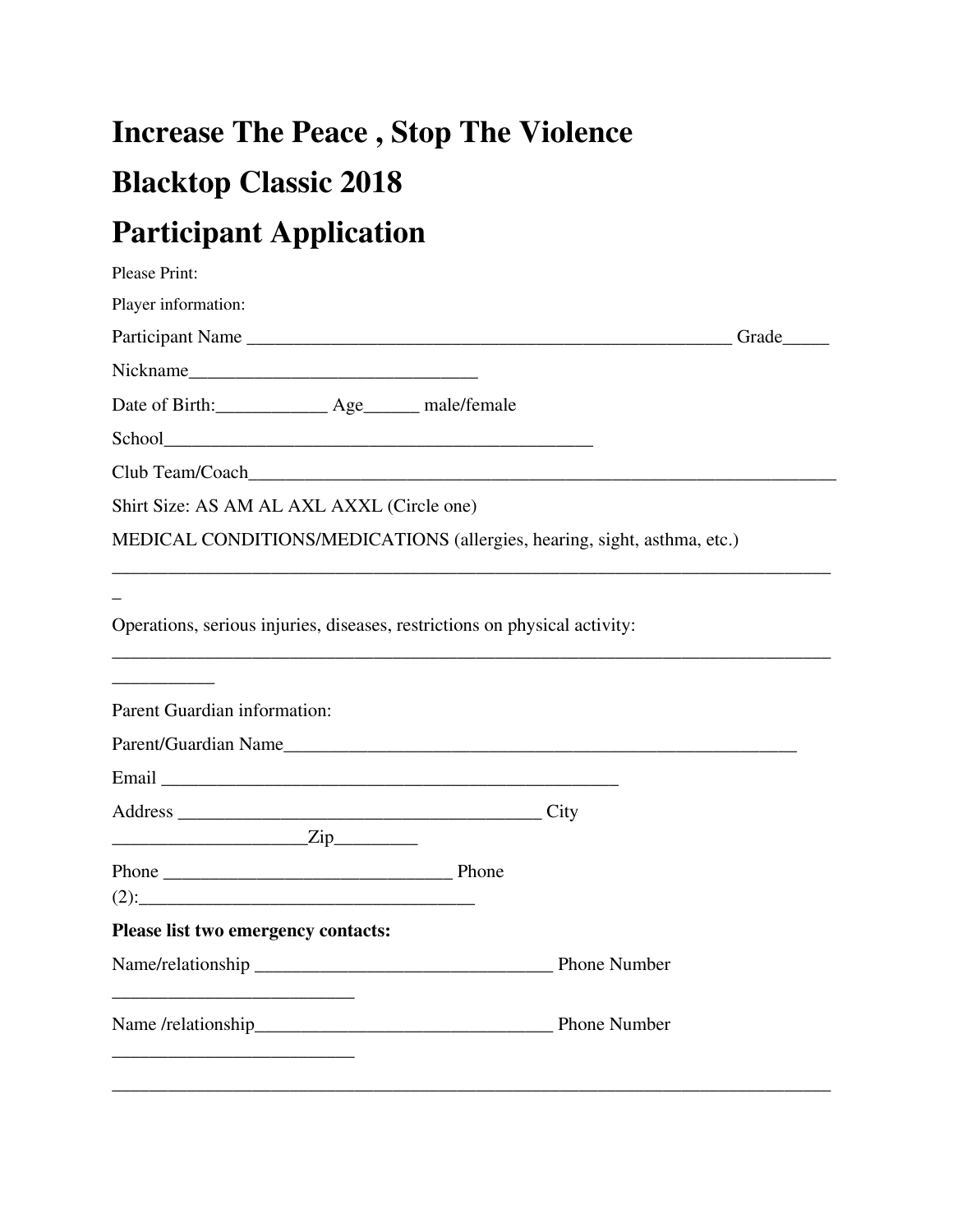Please volunteer for the Blacktop Classic!! Please check all of the following that you can give a helping hand with!!

\_\_\_\_\_\_\_\_\_\_\_\_\_\_\_\_\_\_\_\_\_\_\_\_\_\_\_\_\_\_\_\_\_\_\_\_\_\_\_\_\_\_\_\_\_\_\_\_\_\_\_\_\_\_\_\_\_\_\_\_\_\_\_\_\_\_\_\_\_\_\_\_\_\_\_\_\_

\_\_\_\_\_\_\_\_\_\_\_\_\_\_\_\_\_\_\_\_\_\_\_\_\_\_\_\_\_\_\_\_\_\_\_\_\_\_\_\_\_\_\_\_\_\_\_\_\_\_\_\_\_\_\_\_\_\_\_\_\_\_\_\_\_\_\_\_\_\_\_\_\_\_\_\_\_ \_\_\_\_\_\_\_\_\_\_\_\_\_\_\_\_\_\_\_\_\_\_\_\_\_\_\_\_\_\_\_\_\_\_\_\_\_\_\_\_\_\_\_\_\_\_\_\_\_\_\_\_\_\_\_\_\_\_\_\_\_\_\_\_\_\_\_\_\_\_\_\_\_\_\_\_\_ \_\_\_\_\_\_\_\_\_\_\_\_\_\_\_\_\_\_\_\_\_\_\_\_\_\_\_\_\_\_\_\_\_\_\_\_\_\_\_\_\_\_\_\_\_\_\_\_\_\_\_\_\_\_\_\_\_\_\_\_\_\_\_\_\_\_\_\_\_\_\_\_\_\_\_\_\_ \_\_\_\_\_\_\_\_\_\_\_\_\_\_\_\_\_\_\_\_\_\_\_\_\_\_\_\_\_\_\_\_\_\_\_\_\_\_\_\_\_\_\_\_\_\_\_\_\_\_\_\_\_\_\_\_\_\_\_\_\_\_\_\_\_\_\_\_\_\_\_\_\_\_\_\_\_

\_\_\_\_\_\_athletic trainer \_\_\_\_\_\_ set up \_\_\_\_\_\_\_\_ clean up

\_\_\_\_\_\_Snack bar \_\_\_\_\_\_Event maintenance \_\_\_\_\_\_\_\_ special skills? Explain!

We need help fundraising! We are all volunteers and AI needs sponsors. Can you help?

I, the parent or legal guardian of the above registered child, hereby give approval for his/her participation in any and all activities of INCREASE THE PEACE, STOP THE VIOLENCE BLACKTOP CLASSIC. I hereby release and hold harmless from any and all liability or claims for damage or injury to person or property of the named child arising from or due to participation in said activity of any act or omission caused by Athletic Initiative or the JACKIE ROBINSON YMCA organizers, employees, supervisors, volunteers, participants, or conditions of the property. I likewise release from any responsibility any person transporting my child/children to or from any of their activities. More specifically, I understand that participation in sports activity entails risk of personal injury and I knowingly assume risk in consideration of the opportunity to participate in the program. It is mandatory that AI has a signed authorization for emergency medical treatment for your child and your clearance that the player is in satisfactory physical condition to participate in these activities. I assume full responsibility for, and risk of, bodily injury, death or property damage due to the negligence of Releasees or otherwise. I acknowledge that I have read this document, have inspected the Jackie Robinson Family YMCA facilities and equipment, and I accept them as being safe and reasonable suited for the purposes intended and I voluntarily sign this document. In the event of an injury or sickness during the course of Blacktop Classic activities, I authorize officials of AI/ YMCA to administer first aid and if necessary to transport my child to a duly licensed physician or hospital. I would prefer the physician listed below to be called; however if or when it is not possible, I authorize any licensed physician to administer emergency treatment

## **Signature of Parent or Legal Guardian:**

| Date:                                   |       |
|-----------------------------------------|-------|
| <b>Preferred Physician or Hospital:</b> | City: |
| <b>Phone:</b>                           |       |

If your child has a medical condition that you wish brought to the attention of the manager or coach, such that they will be aware of any potential symptoms and the appropriate response please here:

\_

 $\overline{\phantom{a}}$   $\overline{\phantom{a}}$ 

\_